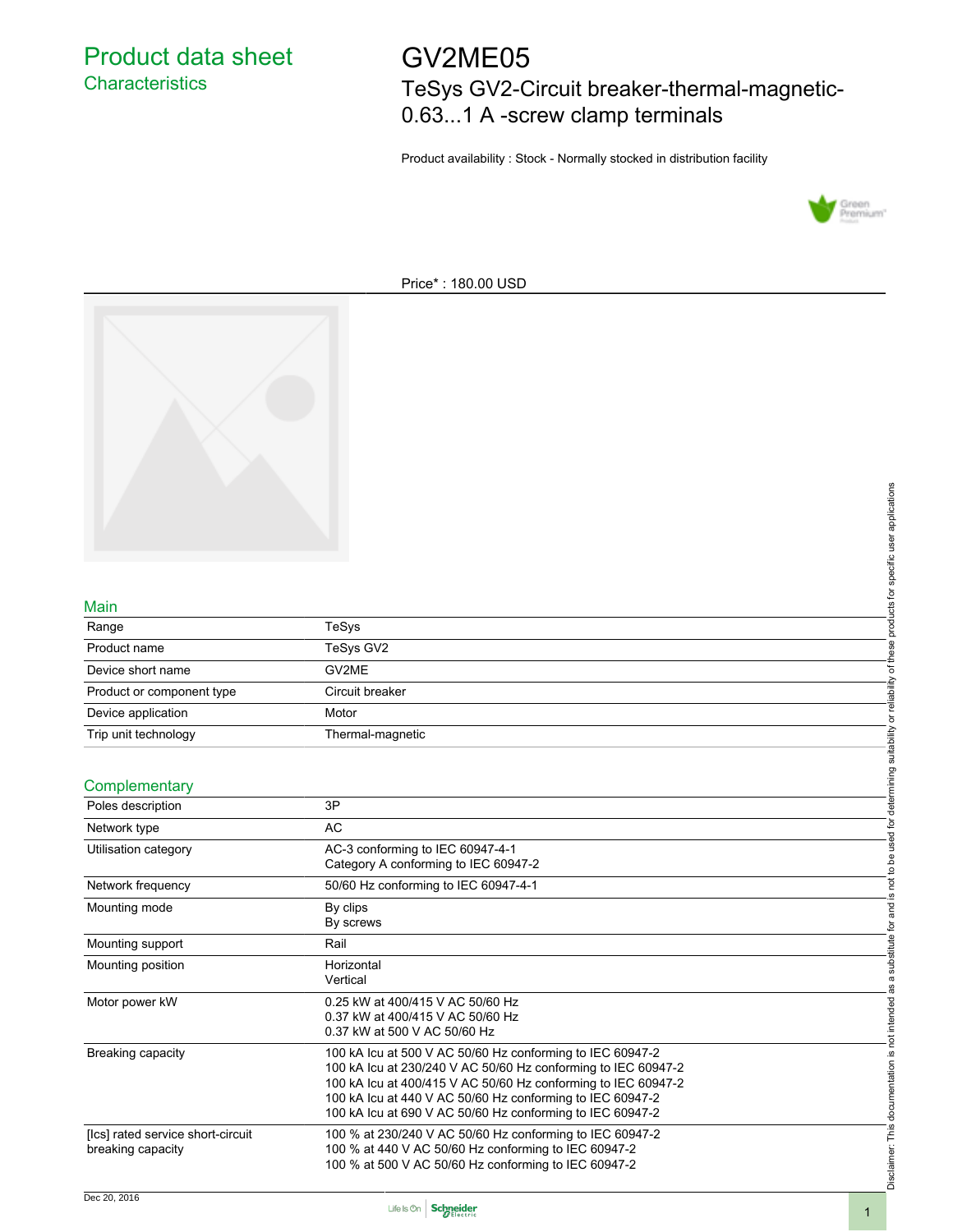#### 100 % at 690 V AC 50/60 Hz conforming to IEC 60947-2 100 % at 400/415 V AC 50/60 Hz conforming to IEC 60947-2

| Control type                                   | Push-button                                                                                                                                                                                                                                                                                                                                                                      |
|------------------------------------------------|----------------------------------------------------------------------------------------------------------------------------------------------------------------------------------------------------------------------------------------------------------------------------------------------------------------------------------------------------------------------------------|
| [In] rated current                             | 0.631A                                                                                                                                                                                                                                                                                                                                                                           |
| Trip unit rating                               | 0.631A                                                                                                                                                                                                                                                                                                                                                                           |
| Magnetic tripping current                      | 13A                                                                                                                                                                                                                                                                                                                                                                              |
| System Voltage                                 | 690 V AC 50/60 Hz conforming to IEC 60947-2                                                                                                                                                                                                                                                                                                                                      |
| [Ui] rated insulation voltage                  | 690 V AC 50/60 Hz conforming to IEC 60947-2                                                                                                                                                                                                                                                                                                                                      |
| [Ith] conventional free air thermal<br>current | 1 A conforming to IEC 60947-4-1                                                                                                                                                                                                                                                                                                                                                  |
| [Uimp] rated impulse withstand voltage         | 6 kV conforming to IEC 60947-2                                                                                                                                                                                                                                                                                                                                                   |
| Power dissipation per pole                     | 2.5 W                                                                                                                                                                                                                                                                                                                                                                            |
| Mechanical durability                          | 100000 cycles                                                                                                                                                                                                                                                                                                                                                                    |
| Electrical durability                          | 100000 cycles AC-3 at 440 V                                                                                                                                                                                                                                                                                                                                                      |
| Operating rate                                 | 25 cyc/h                                                                                                                                                                                                                                                                                                                                                                         |
| Rated duty                                     | Continuous conforming to IEC 60947-4-1                                                                                                                                                                                                                                                                                                                                           |
| Connections - terminals                        | Screw clamp terminals 2 cable(s) 00.01 in <sup>2</sup> (16 mm <sup>2</sup> ) - cable stiffness : solid<br>Screw clamp terminals 2 cable(s) $00.01$ in <sup>2</sup> (1.56 mm <sup>2</sup> ) - cable stiffness : flexible - without cable<br>end<br>Screw clamp terminals 2 cable(s) $00.01$ in <sup>2</sup> $(14$ mm <sup>2</sup> ) - cable stiffness : flexible - with cable end |
| Tightening torque                              | 15.04 lbf.in (1.7 N.m) - on screw clamp terminals                                                                                                                                                                                                                                                                                                                                |
| Mechanical robustness                          | Vibrations 5 Gn, 5150 Hz conforming to IEC 60068-2-6<br>Shocks 30 Gn for 11 ms conforming to IEC 60068-2-27                                                                                                                                                                                                                                                                      |
| Suitability for isolation                      | Yes conforming to IEC 60947-1                                                                                                                                                                                                                                                                                                                                                    |
| Phase failure sensitivity                      | Yes conforming to IEC 60947-4-1                                                                                                                                                                                                                                                                                                                                                  |
| Height                                         | 3.98 in (101 mm)                                                                                                                                                                                                                                                                                                                                                                 |
| Width                                          | 1.77 in (45 mm)                                                                                                                                                                                                                                                                                                                                                                  |
| Depth                                          | 3.08 in (78.2 mm)                                                                                                                                                                                                                                                                                                                                                                |
| Product weight                                 | 0.62 lb(US) (0.28 kg)                                                                                                                                                                                                                                                                                                                                                            |

#### Environment

| Standards                             | EN 60204<br>IEC 60947-1<br>IEC 60947-2<br>IEC 60947-4-1<br>NF C 63-120<br>NF C 63-650<br>NF C 79-130<br><b>UL 508</b><br><b>VDE 0113</b><br><b>VDE 0660</b><br><b>CSA C22.2</b> |
|---------------------------------------|---------------------------------------------------------------------------------------------------------------------------------------------------------------------------------|
| <b>Product certifications</b>         | <b>ATEX</b><br><b>BV</b><br>CCC<br><b>CEBEC</b><br><b>CSA</b><br><b>DNV</b><br>EZU<br>GL<br><b>RINA</b><br><b>SETI</b><br><b>TSE</b><br>UL<br><b>LROS</b><br>EAC                |
| Protective treatment                  | <b>TH</b>                                                                                                                                                                       |
| IP degree of protection               | IP20 conforming to IEC 60529                                                                                                                                                    |
| IK degree of protection               | IK04                                                                                                                                                                            |
| Ambient air temperature for operation | $-4140$ °F (-2060 °C)                                                                                                                                                           |
| Ambient air temperature for storage   | -40176 °F (-4080 °C)                                                                                                                                                            |